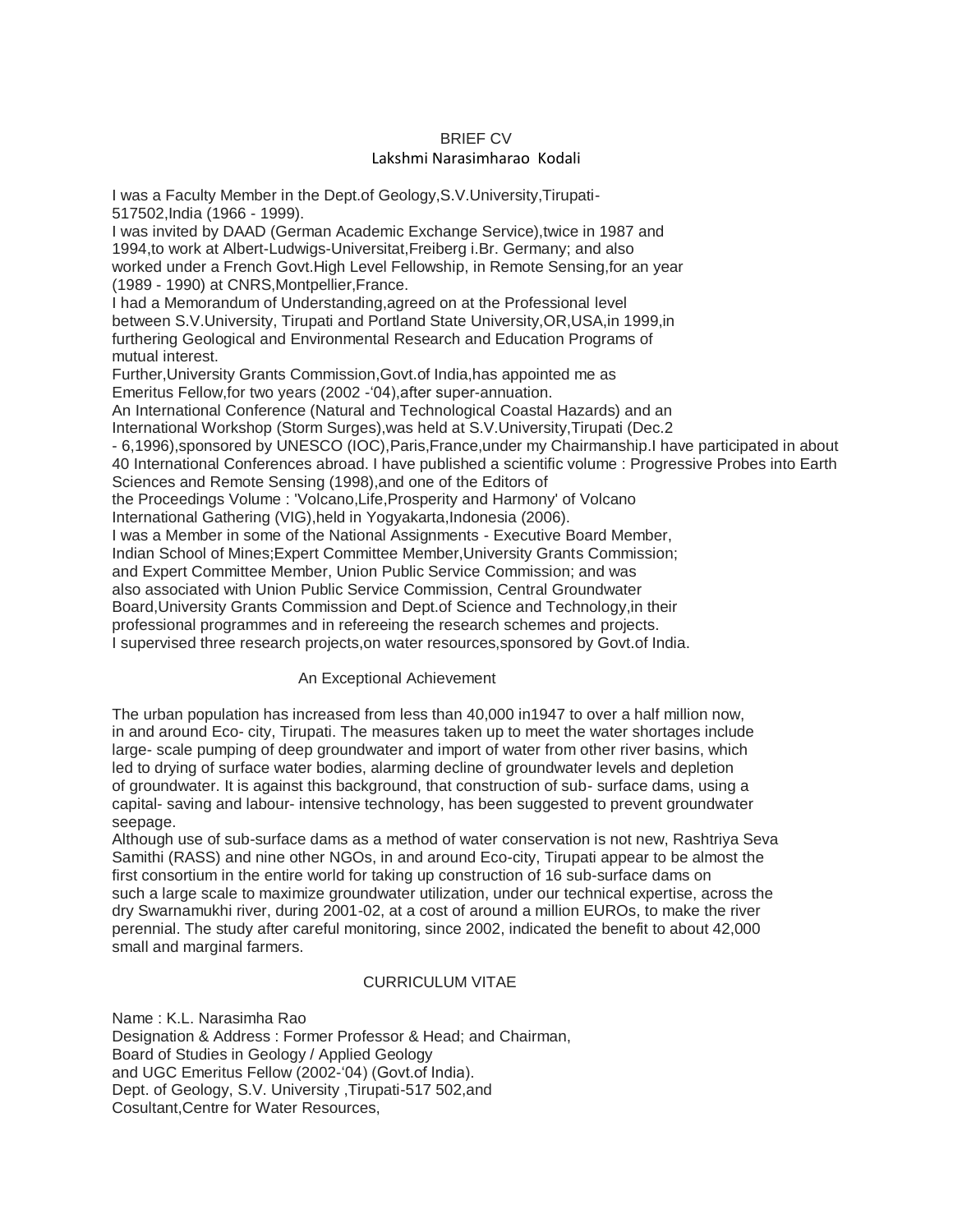Mahatma Gandhi National Institute of Research and Social Action(MGNIRSA),Hyderabad,India Ph: +9490181226(Mobile);

+91-0877 - 2288119 (Res)

E-mail: doctor [rao@hotmail.com/](mailto:rao@hotmail.com/)

[prof.klnrao@gmail.com/](mailto:prof.klnrao@gmail.com/)

[kodalinarasimha@rediffmail.com](mailto:kodalinarasimha@rediffmail.com)

Educational Qualifications : M.Sc. Geology (1963)

Ph. D. Geology (1967)

Teaching Experience : 33 years

Students of Geology / Environmental Science.

Research Experience : 36 years

Teaching Post-Graduate(M.Sc) students.

2 Candidates got M.Phil., Degree

2 Candidates got Ph.D., Degree

Publications : 50 Research papers in National and

International journals

(1) Published a Scientific Volume: "Progressive Probes into Earth Sciences and Remote Sensing "(1998)

(2). One of the Editors of the Proceedings Volume: "Volcano: Life, Prosperity, and Harmony of Volcano International Gathering (VIG), held in Yogyakarta, Indonesia (Sept.04-10,2006).

(3). Edited a Scientific Volume: "Natural and Tehnological Coastal Hazards and Storm Surges" (in press)

Socially related publications:

Edited 3 volumes -- Political, Social and Historical Profiles of Late Prof.N.G.Ranga,

Ex M.P. and Deputy Leader in the Parliament..

i) Prof.N.G.Ranga at the UN (1982).

ii) Protect Self-employed Peasants and Tribal People (1983).

iii) Kakatiya Nayaks (1984).

⋆ Member, Morphotectonics Working Group (International)

⋆ Member, Executive Council of the Indian Association of Geochemists, Varanasi , U.P.,

 $\star$  Member of the Indian Institute of Remote Sensing (IPI), Dehra Dun, U.P., India.

 $\star$  Participated in a number of National Conferences.

Visits Abroad :

 $\star$  Unique Participation : Participated in a Scientific Cruise for Poly-Metallic Nodules Survey in the Central Indian Ocean (near Diego Garcia), sponsored by National Institute of Oceanography (NIO), Govt. of India , June-July, 1983 (for 45 days).

 $\star$  Participated in the 25th International Geographical Congress (IGC), held in Paris, France, 1984.

⋆ Gave a series of lectures in USA, i.e., Philadelphia , Bethleham, Louisville and Boston ,

⋆ Attended an International Workshop on "Computer Applications and Management of Petrological Data Bases," in Geology Department, Kuwait University, Kuwait , 1987.  $\star$  Participated in the 26th International Geographical Congress (IGC), held in Sydney,

Australia, 1988.

⋆ Participated in the NATO Advanced Research Workshop on "The Solar Engine and its influence on Terrestrial Atmosphere and Climate", held in Paris , France , 1993.

⋆ Participated in the Marine Geography Conference of the International Geographical Union Commission, held in Halifax, Nova Scotia, Canada, 1994.

⋆ Participated in 14th International CODATA '94 Conference and also Co-chaired Session E-II: Bio-geochemical Cycles, Health Perspectives and Global Change, held at Chambery, France, 1994.

⋆ Participated in the "Coastal Change '95" International Conference, Cosponsored by Intergovernmental Oceanographic Commission (IOC) of UNESCO and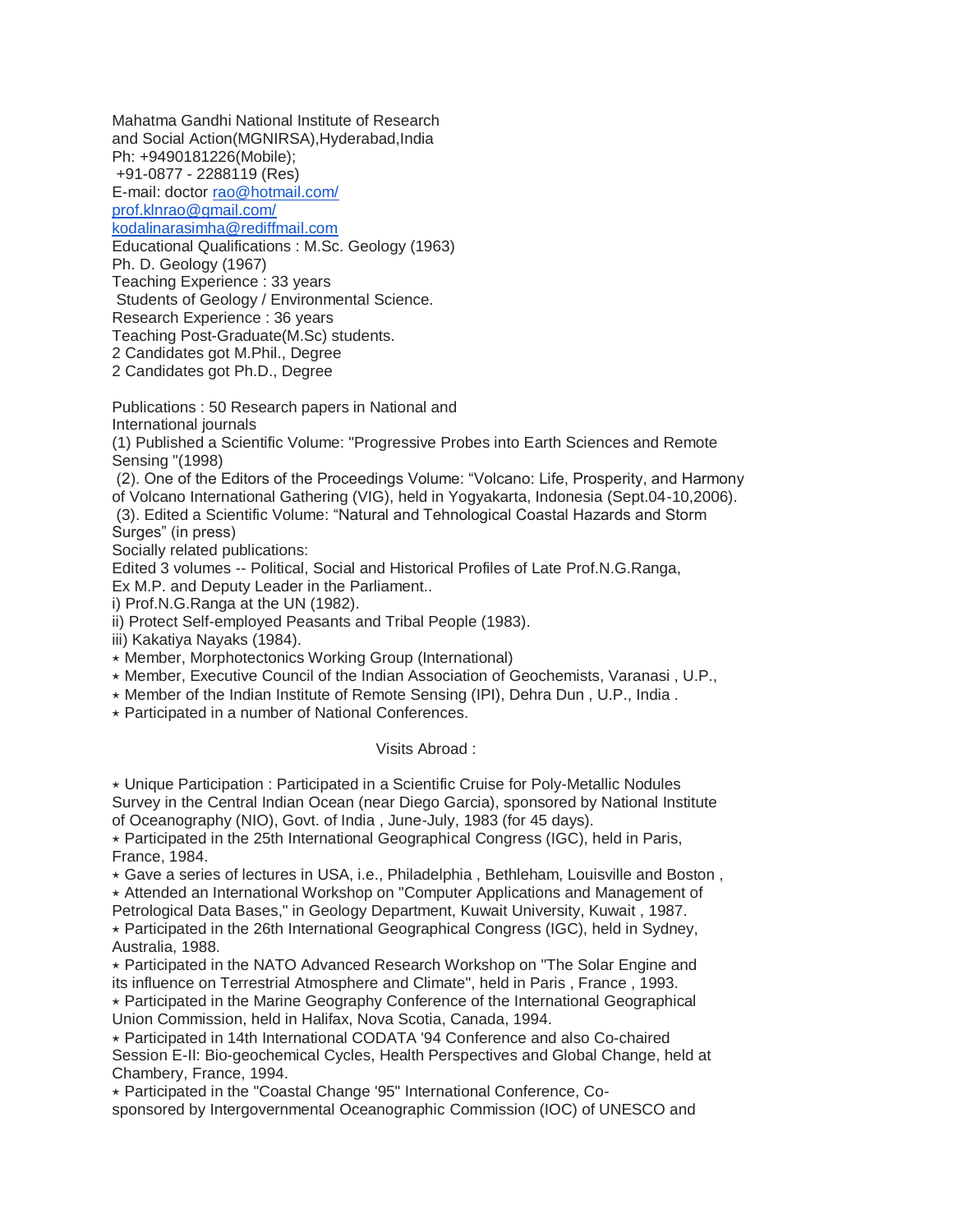Bordomer Organisation, held in Bordeaux , France , 1995.

 $\star$  Participated in the "Coastal Zone '95" International Conference held in Tampa, Florida, USA, 1995.

⋆ Participated in the Regional Workshop on "Climate Change Vulnerability and Adaptation for Asia and the Pacific", held in Manila, Philippines , 1996.

⋆ Participated in the VII International Congress of Ecology and also chaired Session: "Environmental and Ecosystem Management and Conservation", held in Florence , Italy , 1998.

⋆ Participated in the "Coastal Zone ' 99" (CZ'99) International Conference and also cochaired Session "Watershed Management", held in San Diego , CA , USA , 1999.

⋆ Participated in the Pacific Northwest Regional Conference entitled "A Watershed Experience: The wonder of Creation", and gave a talk on "Religion and Science", held at Alders gate Conference Centre near Salem, Oregon, USA, 2000.

⋆ Participated in The Coastal Society's 17th International Conference "Coasts at the Millennium" and also Co-chaired a technical session (V-F International Perspectives on Integrated Coastal Management), held in Portland, Oregon, USA, 2000.

⋆ Participated in the 3rd International Congress on Social Work in Health and Mental Health and gave a talk on "Role of Social Workers in the eradication of Fluorosis in India ", held in Tampere, Finland (July 1-5, 2001).

⋆ Was on a lecture program at Albert-Ludwigs-Universitat, Freiburg I. Br. , Germany (July 7-13, 2001)

⋆ Participated in the World Water Week and the 12th Stockholm Water

Symposium held in Stockholm , Sweden (Aug 11-17, 2002).

⋆ Participated in the Symposium on Intensive Use of Ground Water: Challenges and Opportunities (SINEX) held in Valencia, Spain (Dec. 10-14, 2002).

 $\star$  Participated in the Coastal Zone '03 International Conference held in Baltimore, Maryland , USA (July 13-17,2003)

⋆ Participated in the 13th Stockholm Water Symposium, August 10-14,2003, and also gave a specially invited talk on : Chemical Pollution : Lessons Learnt from Hydrocide Development in India , on August 16, 2003,held in Stockholm , Sweden .

 $\star$  Participated in the 18th Salt Water Intrusion Meeting held in Cartagena, Spain (May 31-June 3, 2004).

⋆ Participated in the Conference of the Working Group on Groundwater and

Climate Change (April 4 - 6, 2005), held at the University of East Anglia, Norwich, UK.

⋆ Participated in the "Health, Human Rights and Economics: The Value of Human Life",Conference,held

in Oregon Health & Science University, Portland, Oregon, USA (17-19, February 2006).

⋆ Participated in the VIG 2006 (Volcano International Gathering) International

Conference and gave a talk on "Mount St. Helens, Washington, USA: An Overview", held in Yogyakarta, Indonesia (4-10, September 2006).

⋆ Participated in the International Conference on "Coastal Zone Environment and Sustainable Development, Vulnerability Adaptation and Beyond

(Feb.12-14-2007), held at Jawaharlal Nehru University, New Delhi, India.

 $\star$  Participated in the Coastal Zone'07(CZ'07) International Conference held in

Portland, Oregon, USA (July 21-26, 07) and also chaired the session : Shoreline Change Assessment using LIDAR Data.

⋆ **Participated in the IAHR International Groundwater Symposium held in Istanbul, Turkey (June 18-20-2008).**

⋆ Participated in the Geological Society of America (GSA) Annual Meeting and Exposition, and Conference, held in Portland, OR, USA (Oct.18-21, '09). Annual Western Regional International Health Conference:

⋆ Participated in the 2nd International Conference on: Integrated Water Resources Management and Challenges of the Sustainable Development (GIRE3D)", held in Agadir , Morocco (March 24-25,2010).

⋆ Participated in the Integrated Water Resources Management (IWRM) - International

Conference, held in Karlsruhe, Germany (Nov.24-25,2010).

• Invited as a "Key-note Speaker",to give a talk on "Climate Change and Water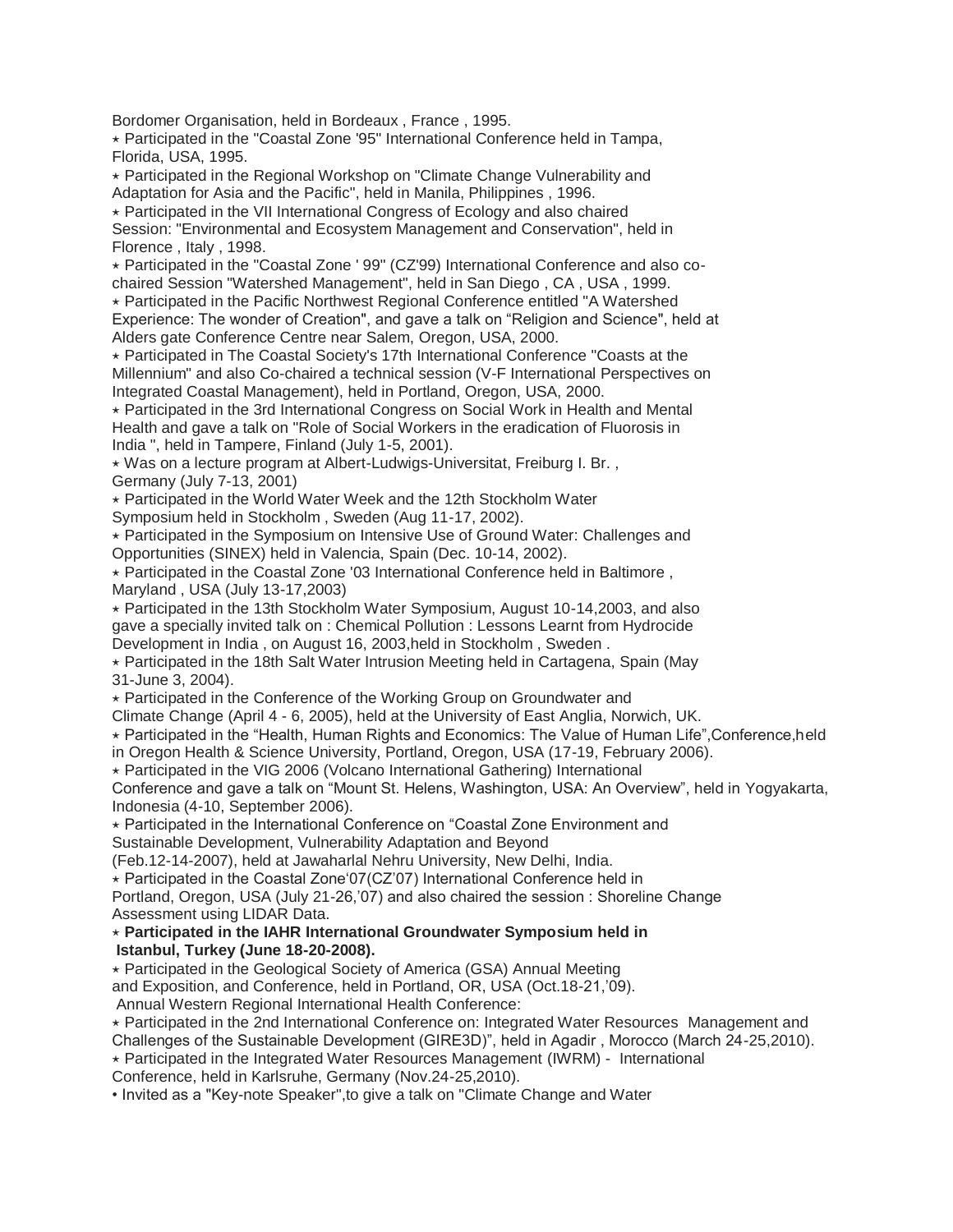Systems",by the Environmental Research Group,Yaba College of Technology,Lagos,Nigeria,in the 'Second Biennial International Conference & Exhibition',(April,18-20,2012).

• Participated in the 5th International Groundwater Symposium,in

Kuwait (Nov.19-21,2012),and presented a paper on : Water Resources and Human Health (Fluoride Toxicity).

• Also participated and presented a paper on : Groundwater Resources Management in and around Eco-city,Tirupati and some adaptative measures,in the IWRM Karlsruhe 2012 International Conference,held in Karlsruhe,Germany (Nov.21-22,2012).

• I was unanimously elected as a co-opted member for the International Association for Hydro-Environment Engineering and Research (IAHR) new Leadership team (Spain), for the next term (2013-'15), for Asia-Pacific region.

### Awards :

⋆ Invited by DAAD (German Academic Exchange Service) to work on Night time Thermal Imagery of 3 satellites - NOAA, HCMM, LANDSAT - TM for a period of 3 months - 1987, in Albert - Ludwigs - Universitat, Freiburg I.Br., Germany.

⋆ Worked under a French Government High-Level Fellowship in the field of Remote Sensing for one year (May 1989 - May 1990) at CNRS, Montpellier , France .

⋆ Invited by DAAD (German Academic Exchange Service) to work on "Time and Space Variability of Rainfall along the East Coast of India", for a period of 3 months (May 18 - August 18, 1994) at Albert - Ludwigs - Universitat, Freiburg I.Br., Germany

## Global Meet Organisation :

⋆ An International Conference on "Natural and Technological Coastal Hazards" and International Workshop on "Storm Surges" (Dec. 2-6-1996) held at S.V. University, Tirupati, India, sponsored by Inter-governmental Oceanographic Commission (IOC) of UNESCO, Paris, France, under my Chairmanship.

Organised 2 (Two) National Workshops and a National Seminar on Problems Relating to Natural Resources and Water Resources.

⋆ Natural Resources - their Planning and Management for the Prosperity of the Country / State - 1998 (National Workshop)

⋆ Depletion, Contamination and Management of Water Resources - 1999 (National Workshop).

 $\star$  Sustainability of Groundwater levels in the State of Andhra Pradesh, India in the 21st Century - 2000 (National Seminar).

## **Organised**

⋆ A one-day Brain-Sailing Session on "Harnessing of River Waters (Ganga-Cauvery linkage) -- Consequential Benefits to the Water-Starved Areas" --2002.

## Research Projects

⋆ University Grants Commission (UGC), New Delhi : Major Research

Project on "Identification, Development and Management of Water Resources in Chittoor District, A.P., India using Remote Sensing Data"

⋆ Central Groundwater Board (CGWB), New Delhi: Major research project on "Study of Trace Metals in Surface and Subsurface Waters in and around Tirupati, A.P., India (Project Report submitted).

⋆ National Remote Sensing Agency (NRSA), Dept. of Space, Govt. of India,

Sponsored Project : Rajiv Gandhi National Drinking Water Mission, Preparation of Groundwater Prospects Maps in Chittoor District, A.P. Maps interpretation and report

submitted to National Remote Sensing Agency , Dept. of Space, Govt. of India, Hyderabad .

⋆ Tirupati-Tirumala Devasthanams (TTD) - Integrated Multi-stage approach for

augmenting water supply to Tirumala township, using Remote Sensing, ground investigations and Geographical Information System (GIS) techniques. Project proposal submitted to Tirumala Tirupati Devasthanams (TTD), Tirupati, for approval.